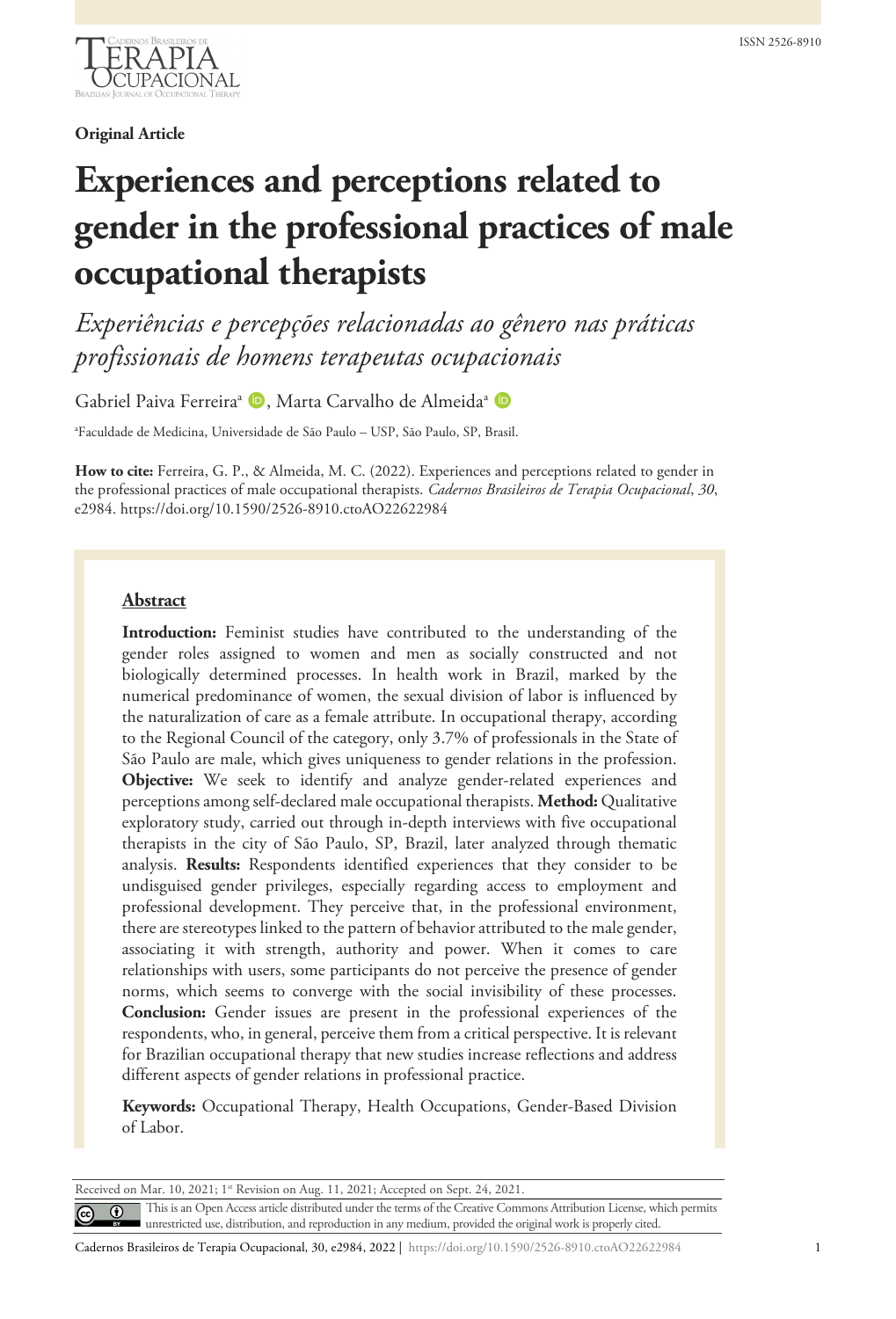### *Resumo*

**Introdução:** Estudos feministas contribuíram para o entendimento dos papéis de gênero atribuídos à mulher e ao homem enquanto processos socialmente construídos e não biologicamente determinados. No trabalho em saúde no Brasil, marcado pela predominância numérica de mulheres, a divisão sexual do trabalho é influenciada pela naturalização do cuidado como atributo feminino. Na terapia ocupacional, segundo o Conselho Regional da categoria, apenas 3,7% dos profissionais do Estado de São Paulo são homens, o que confere singularidade às relações entre gêneros na profissão. **Objetivo:** Busca-se identificar e analisar experiências e percepções relacionadas ao gênero entre terapeutas ocupacionais autodeclarados homens. **Método:** Estudo qualitativo de tipo exploratório, realizado por meio de entrevistas em profundidade com cinco terapeutas ocupacionais no município de São Paulo, SP, Brasil, posteriormente analisadas por meio de análise temática. **Resultados:** Os entrevistados identificaram experiências que consideram ser privilégios de gênero não dissimulados, principalmente no que tange ao acesso ao emprego e à valorização profissional. Percebem que, no ambiente profissional, atuam estereótipos ligados ao padrão de comportamento atribuído ao gênero masculino, associando-o à força, autoridade e poder. Em se tratando de relações de cuidado com usuários, alguns participantes não percebem a presença de normas de gênero, o que parece convergente com a invisibilidade social desses processos. **Conclusão:** Questões de gênero estão presentes nas vivências profissionais dos entrevistados, os quais, de modo geral, percebem-nas sob uma perspectiva crítica. Mostra-se relevante para a terapia ocupacional brasileira que novos estudos adensem reflexões e abordem distintas faces das relações de gênero na prática profissional.

**Palavras-chave:** Terapia Ocupacional, Ocupações em Saúde, Divisão de Trabalho Baseada no Gênero.

# **Introduction**

#### **Gender issues in occupational therapy work**

This is a study interested in reflecting on the conditions experienced and currently perceived by occupational therapists who declared themselves to be male, considering their working relationships in the field of occupational therapy in health.

According to the Regional Council of Physiotherapy and Occupational Therapy, which covers the State of São Paulo, only 219 (3.7%) reported being male, among the 5,906 registered occupational therapists (Conselho Regional de Fisioterapia e Terapia Ocupacional, 2021). The significant predominance of women in occupational therapy, however, is part of a broader and not recent scenario. According to Silva (2020), based on data from the Brazilian Institute of Geography and Statistics in 2013, professional careers in the biological sciences, health and related sectors already had 65.2% of the female workforce. In that same year, women accounted for 73.4% of enrollments in higher education courses in the healthcare area, with emphasis on Nursing and professions related to Rehabilitation (Silva, 2020), indicating one of the faces of what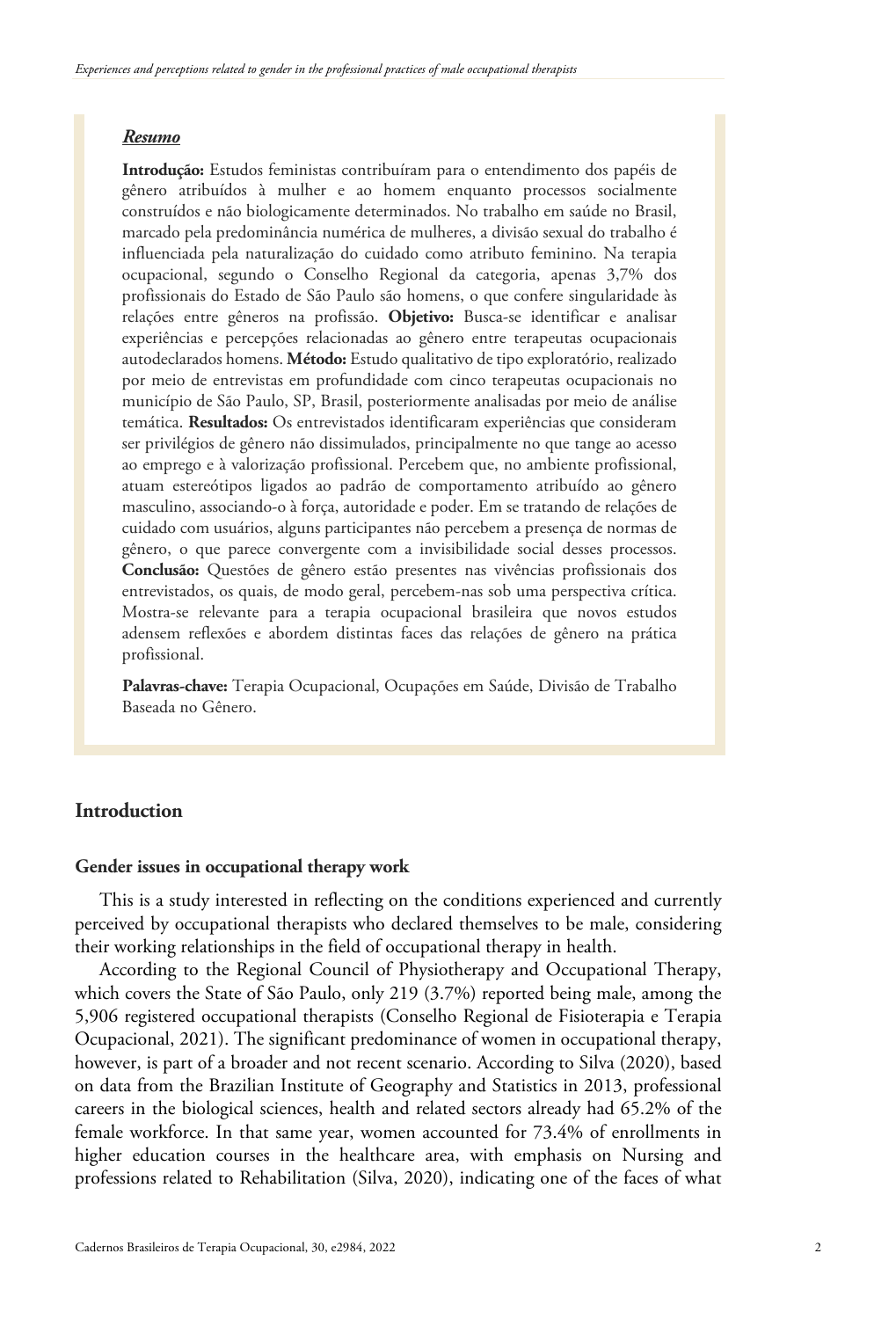some studies have called feminization of health professions in Brazil (Matos et al., 2013).

It is worth remembering that the presence of women in the job market in general, as well as in the world of health work, has been analyzed with different interests. Among these, there are those who seek to understand the social processes that condition this reality, as well as others that emphasize the historical relationships that connected the female universe to the care given to other human beings.

In occupational therapy, Vogel et al. (2002) discussed this theme from the perspective of the association between female stereotypes, social class references and the origin of the profession, taking into account its roots in the United States, when Eleanor Clarke Slagle, social worker and one of the founders of occupational therapy in that country, established infinite kindness, patience and gentleness – in addition to adequate physical expression and a pleasant voice – as prerequisites for becoming a professional in the field. They also recalled that, by indicating the "maternal spirit" as part of the requirements for occupational therapy students in the first courses created, the profession was practically banned for men (Vogel et al., 2002).

Figueiredo et al. (2018), considering the literature that addresses the history of occupational therapy and female work, reiterated the importance of the relationship between the expansion of the presence of women in extra-domestic spaces in the first decades of the 20th century and the origin of occupational therapy. According to the authors, the gender segregation model had an influence on the creation and development of the profession and its connection with the female stereotype that attributes to women the natural function of care, insofar as it corresponded to social normativity, articulating the expected behavior of a certain segment of women. Thus, they say, if, on the one hand, women from privileged social classes began to perform activities outside home spaces, entering the labor market and at higher levels of education, on the other hand, they were restricted to professions considered adjusted to the expected social roles of women, like occupational therapy. In this sense, the link between occupational therapy and activities carried out in the private sphere and in the context of daily life was a relevant factor in choosing the profession at that time (Lopes, 1999; Figueiredo et al., 2018). Monzeli, Morrison and Lopes (2019), when studying the creation of professional training programs from the 1950s onwards in Latin American countries, also reflect in this direction, considering that the origin of these programs articulated processes of subordination of the female gender that involved teaching at the university level and entering the labor market from less prestigious positions in the medical hierarchies.

Approaching gender issues from another angle, some studies have shown important aspects about the reality of male professionals in occupational therapy. In Canada, a country where the proportion of approximately 8% of male professionals has been a matter of concern in the professional category, there was a study that applied a questionnaire to 37 professionals in Ontario (Birioukova et al., 2012) and identified that the majority of them experienced related problems to stereotyped norms of gender, such as being asked to transfer heavier users, containing users in aggressive episodes and repairing service equipment. Among study participants, 26% expect to leave the profession within 10 years. More recently, Beagan & Fredericks (2018) have questioned the extent to which gender balance should continue to be treated in Canada as an issue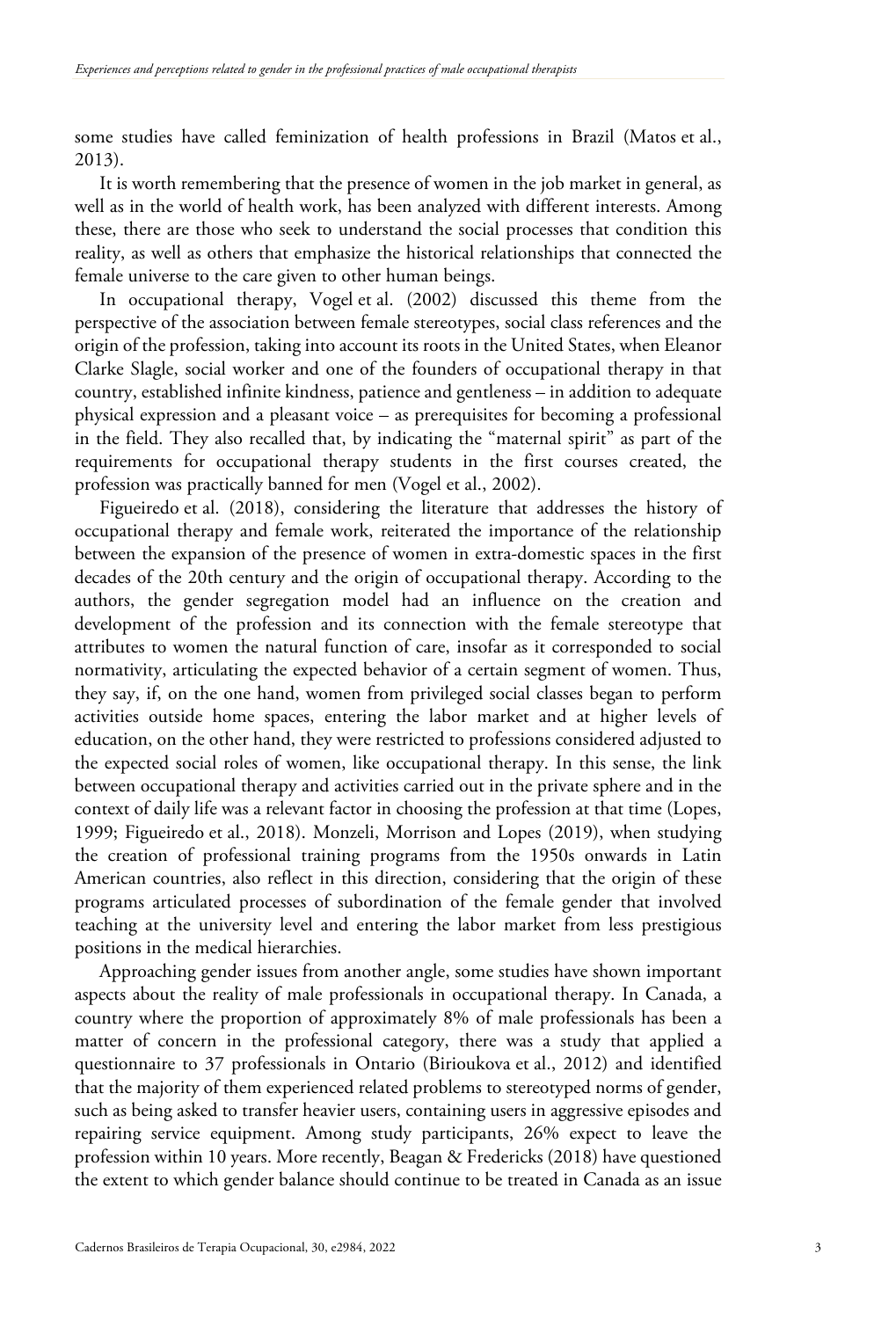of equity in occupational therapy, where increasing the recruitment and retention of men has been an ongoing effort in practice on the grounds that there are benefits in workforce diversity. In the proposed discussion, they underlined data from studies that showed men more present in management positions, concentrated in some areas of professional activity and part of them treating occupational therapy as a "step" in the career. Maxim & Rice (2018), in a study using online questionnaires with women and men occupational therapists from Ohio, in the United States, concluded that, despite differences in perceptions about the profession depending on gender, men and women professionals are satisfied and secure, and feel they are contributing to society.

Considering the presence of gender-related issues in occupational therapy, our study aimed to explore and discuss the perceptions of male occupational therapists on this topic. Starting from the intention of understanding them not as portraits of the "men's place" in the profession, but as one of the expressions of the dynamics of gender relations established in the professional field, we take feminist studies as fundamental references.

#### **Feminist studies, gender and masculinity issues**

Whether as a way of thinking or as a set of political and social practices, since the end of the 19th century, feminism has been giving visibility not only to women and women's issues, but also to the perverse forms of exclusion that are expressed, above all, in the public sphere of Western societies (Rago, 1996; Pinto, 2010; Biroli, 2016). Feminist theoretical productions, consisting of different strands, embodied the deconstruction of essentialist conceptions of sexuality, feminist readings of history and new conceptualizations and problematizations in the apprehension of differences and singularities, among other original interpretations of social inequalities and socially built hierarchies between men and women.

Among the various issues in the field of feminist criticism, the debate on gender, in particular, confronted epistemological orders and consolidated dialogues between feminism, as a social movement, and the academia, producing important impacts on scientific production (Matos, 2008). Notably from the mid-1970s onwards, gender studies, or even social relations between genders, crossed the sociological discourse with new reflections, bringing results that involved the denunciation of sexist, ideological and cultural domination (Scott, 1995; Rago, 1996; Pinto, 2010).

Several of these productions operated based on the thinking of Joan Scott, who advanced in the critique and application of the term "gender", coined by American feminists in the 1970s to emphasize the social character of distinctions based on sex (Scott, 1995). In 1985, the author defined it as a "[...] constitutive element of social relations based on perceived differences between the sexes" and as a "[...] primary way of giving meaning to power relations" (Scott, 1995, p. 86).

This was the moment when the second wave of feminism started, which unlike the first wave (in the 19th and early 20th century), valued the political affirmation of differences and issues related to diversity. What happened from then on, for Matos (2008), was the generalization of the use of the concept of gender as an analytical and empirical instrument in such a way that, in addition to its expansion into several other disciplines, there was also a conformation from many of these studies to a "diffuse feminism" or even the disengagement of these studies from feminist thinking.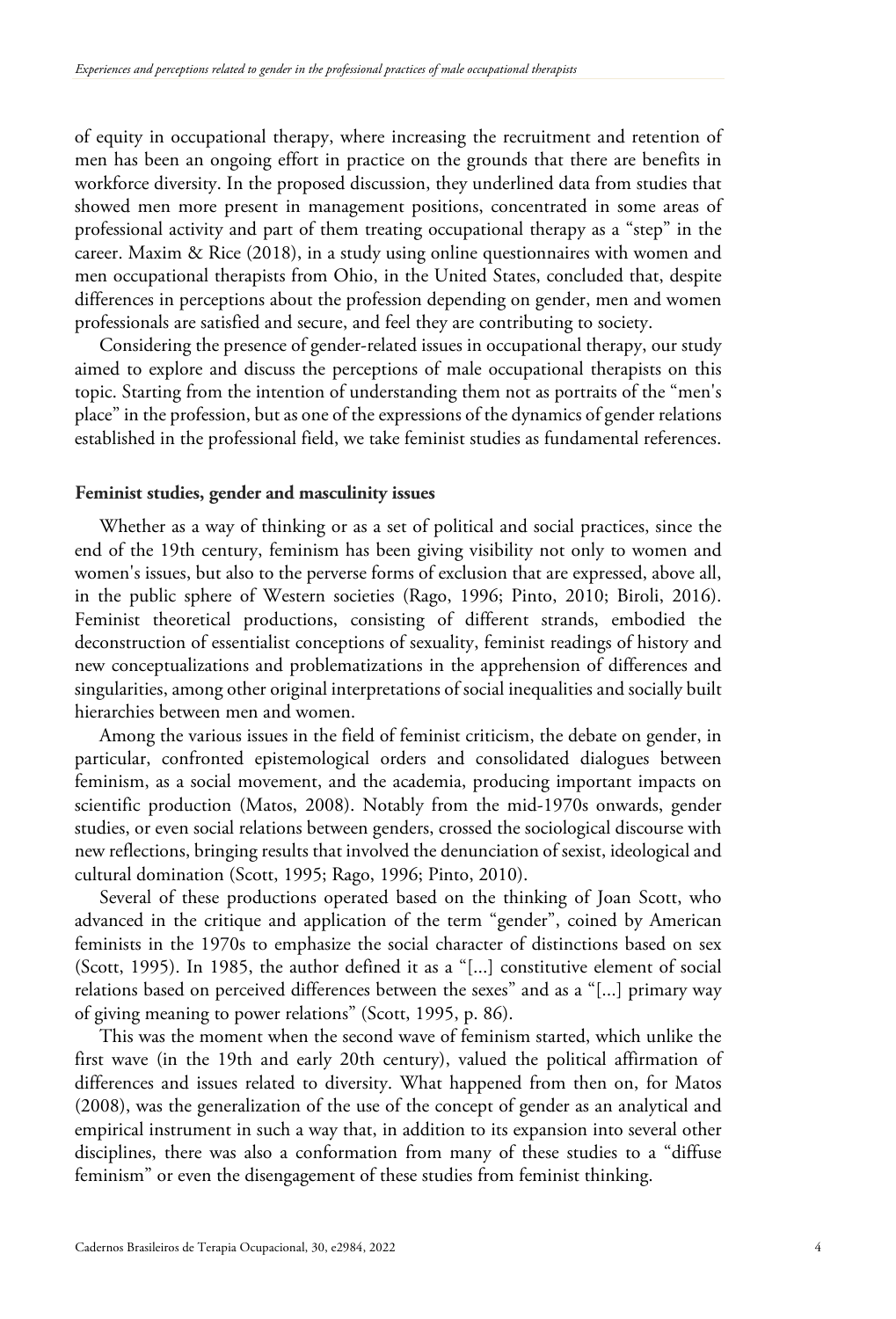Although the concept of gender as an instrument of theoretical-analytical elaboration has essentially served to explain the processes of subordination of women to men, it also opened up space for questions about the *male* and *masculine* categories (Matos, 2008). As stated by Gardiner (2002) dealing with this relationship, misogyny created feminism and, in turn, feminism created the possibilities to understand that men were also incarnated as a specific gender, defined according to cultural ideals for people with similar bodies.

Thus, it was in the convergence between feminist studies on patriarchy and interest in the process of construction of masculinities and femininities in real life that the concept of hegemonic masculinity was formulated, in the 1980s, by a group of Australian researchers of which Raewyn Connell was exponent.

The concept, which strongly influenced the creation and development of a field of studies on masculinity, was defined as a critical perspective on the theory of roles, the notion of "male sexual role" and the universalizing notions about the male category. Furthermore, as pointed out by Connell & Messerschmidt (2013), other sources such as the gay liberation movement were important. By dealing centrally with the concepts of difference and power, the movement developed a sophisticated analysis of males being oppressed and male oppression, giving visibility to a hierarchy of masculinities through homosexual men's experiences with heterosexual violence and prejudice. In this sense, hegemonic masculinity was treated as a pattern of practices (and not just expectations) that impose the supposedly most appropriate way of being a man, demanding that all men take a stand in relation to it. It is a practical configuration that guides the position of men in the structure of gender relations and, as such, it is understood as a fundamental element in the production of the continued domination of men over women (Connell & Messerschmidt, 2013). Rooted in the sphere of production, in political arenas and in various social practices, hegemonic masculinity is based on the appreciation of competition, the search for power and success, expressions of strength, virility, trust and mastery and control, as also discussed Bento (2015).

Taking into account the criticisms directed at the concept of hegemonic masculinity, which occurred with the expansion of its application in later decades, Connell & Messerschmidt (2013) consider it important to incorporate new perspectives associated with the concept but emphasize the importance of maintaining the refusal to define it as a fixed or toxic character trait, as seen in some of its more recent appropriations. Indeed, Connell (1995) also drew attention to the existence of a conventional narrative about the construction of masculinity, which states that all boys are led to adopt behavior and feelings because of pressure – from families, schools, media, organizations and the political system, among other social groups – to distance themselves from female behavior and repress feelings. Although he agrees with the basis of these statements, the author emphasized their incompleteness, highlighting aspects such as the active dimension of the subjects in appropriating this masculinity, as well as the fact that other masculinities are also produced concomitantly in society. It is, therefore, convenient, according to him, to always consider that there are "masculinities" in continuous dispute in the social game (Connell, 1995). In it, some masculinities are subordinated to others.

In Brazil, the influence of gender studies and the dynamics of the male-female relationship in the debate on masculinities can also be noted, and a set of them was brought together in 1998, in a collection of texts organized by Margareth Arilha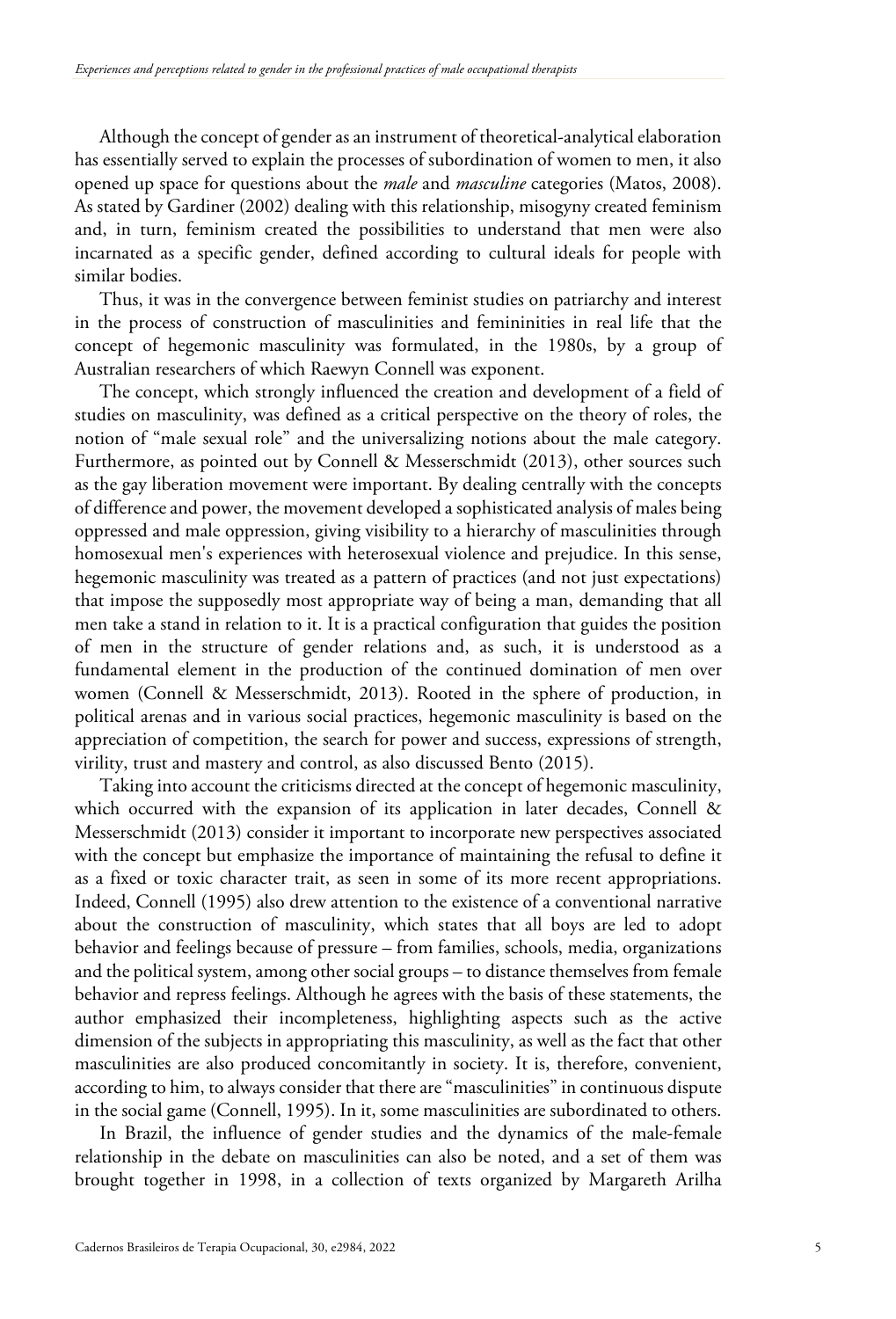(Arilha et al., 1998). The publication expresses an important aspect of Brazilian production.

Nolasco (1993), on the other hand, having gone in a different direction from these studies, highlighted the intensity of the tensions experienced by men to align themselves with a social performance that does not include their own desires and limits, based on their experience with groups of men in psychological care office. He emphasized the argument that men's daily lives are characterized by participation in a value system in which certain behaviors are prohibited by a construct that reduces them to "being masculine" (Nolasco, 1993). Emphasizes the socialization of boys as a process in which the denial and devaluation of affective demands makes room for the illusion that to embody the male stereotype will respond to their needs, crediting this model with the tutelage and control of men's desires. The model, in turn, would be fed back by the simplification of imprisoned male subjectivity.

This approach, among others, was criticized by Oliveira (1998, 2004) in more than one work in which he took it as a component of a discourse that places men as victims of a set of social and psychological factors, in the context of articulation between the typical dynamics of capitalism and the construction of masculinity. In it, even the expressions of strength through violence are taken as masks for male fragility and insecurity, in an inversion operation that transforms the defendant into a victim. In this way, the problem shifts: the culprit is not the males themselves, but the male role, says Oliveira (2004).

It is also from this perspective that Oliveira (2004) criticizes certain approaches to the so-called "masculinity crisis", which as a reflection of the feminist movement of the 1960s would have led to a malaise among men and to the undertaking of a search for a new model for the expression of subjectivities. Since they are formulations that the author calls victimizing, they fulfill the function of blurring the perception that, before being victims, men are beneficiaries of the gender system. The result of this approach, then, would be a call for the flexibilization of roles and attention to men's needs, not for the equal distribution of power between men and women.

Although with another central concern, Silva (2006) also addresses the masculinity crisis. The author emphasizes the inadequacy of the new models of masculinity that unfolded from this debate, as it would be limited to stick to the creation of patterns of opposition to traditional models of masculinity that define men in a negative polarized structure (cannot cry, cannot demonstrate feelings, cannot be a weakling or loser) and affirmative (being a parent, leader, courageous, virile, independent), through the notion of "having" (having muscles, money, steady job and as many women as possible) and notion of "power" linked to behavior, such as "having a child", "having sex with several women", "supporting the family", among others (Nolasco, 1993).

Finally, it is worth remembering the considerations of Hirata & Kergoat (2007) who attributed to feminism the theoretical bases that would renew the understanding of the sexual division of labor. The authors recall that it was from the awareness of a specific oppression linked to work – that carried out gratuitously and invisibly by women in the name of nature, love and maternal duty – that the movement began. In this sense, the work of feminist anthropologists in the 1970s was fundamental to understanding that the sexual division of labor did not just reflect a complementarity of tasks, but a power relationship between men and women. Hirata & Kergoat (2007) make it clear: the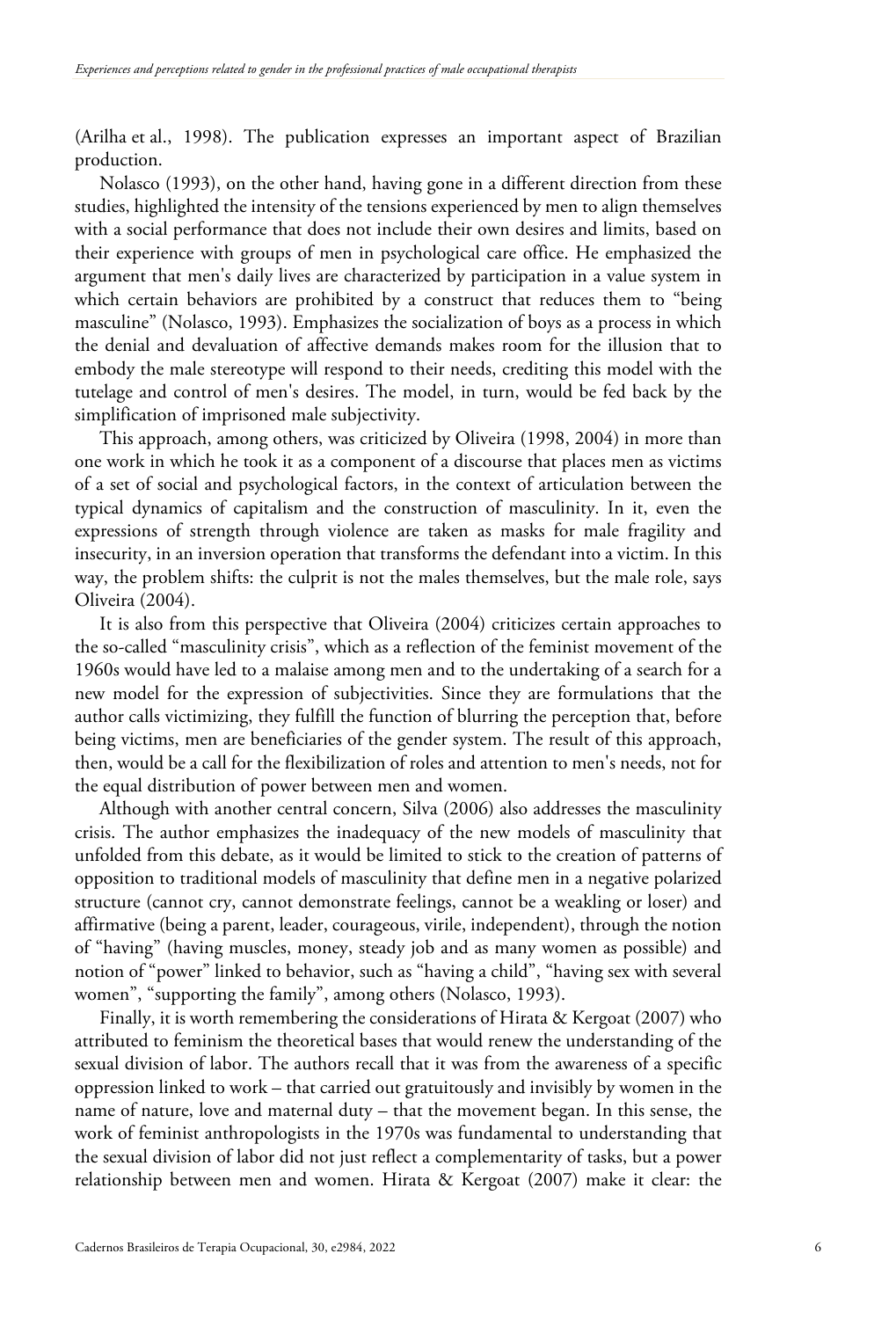conditions in which men and women live are not a biological destiny, but social constructions. Moreover, work represents a material basis in which social sex relations express themselves and shape the sexual division of labor, in ways historically adapted to each society. Although this division has as its central characteristic the priority allocation of men to the productive sphere – with apprehension of functions with strong added social value – and of women to the reproductive sphere, it is neither rigid nor immutable, comprising different dynamics and continuous reconfigurations that must be investigated.

The study carried out sought to answer, in the first instance, whether issues related to gender have been perceived by male occupational therapists as part of their professional practices, involving their interpersonal relationships with users and coworkers. Based on this guidance, we seek to identify and understand how they perceive and give meaning to their professional reality as subjects of gender.

## **Methodological Course**

A qualitative exploratory study was carried out with male occupational therapists who work in the field of health in the city of São Paulo. Anchored in the foundations of social research, the method includes theoretical conceptions chosen for the construction of the object (Minayo et al., 2016) and was developed using in-depth interviews with professionals who met the requirement of being graduated for at least three years. This inclusion criterion was defined in order to enable the participants to have, probably, accumulated significant experiences in the profession.

The first participant was recruited through his voluntary manifestation, which took place in response to the dissemination and call for the study on a virtual social network. Given the low number of men working in occupational therapy in Brazil, the other collaborators were defined using the snowball sampling technique, which consists of a chain approach for the selection of participants (Aktinson & Flint, 2001): the first respondent indicated the second and so on, until the expected number was reached. Participants voluntarily accepted the invitation to speak to the researcher as *male* occupational therapists, which allowed us to infer that they perceive themselves as belonging to this category.

Seeking to create a process that favored the dialogue in its most spontaneous dimension, a space for interaction was produced to let the most significant professional perceptions and experiences were the central elements of the narratives. Thus, the guiding question of the interviews was: *how has your professional experience been as a man in occupational therapy, which is mostly made up of women?*

Between June and November 2019, 5 (five) occupational therapists who work professionally in different units of the Unified Health System (SUS) in the city of São Paulo, in contexts where there is teamwork, collaborated with the research. A face-toface interview was carried out with each of them, in a public place of their choice, with an average duration of 60 minutes.

The interviews were recorded and transcribed in full shortly after their completion. The texts resulting from this process were subjected to thematic analysis, which as Duarte (2004) advised, must go through the steps of trust checking, editing, fragmentation into units of meaning and, finally, the interpretation of each of these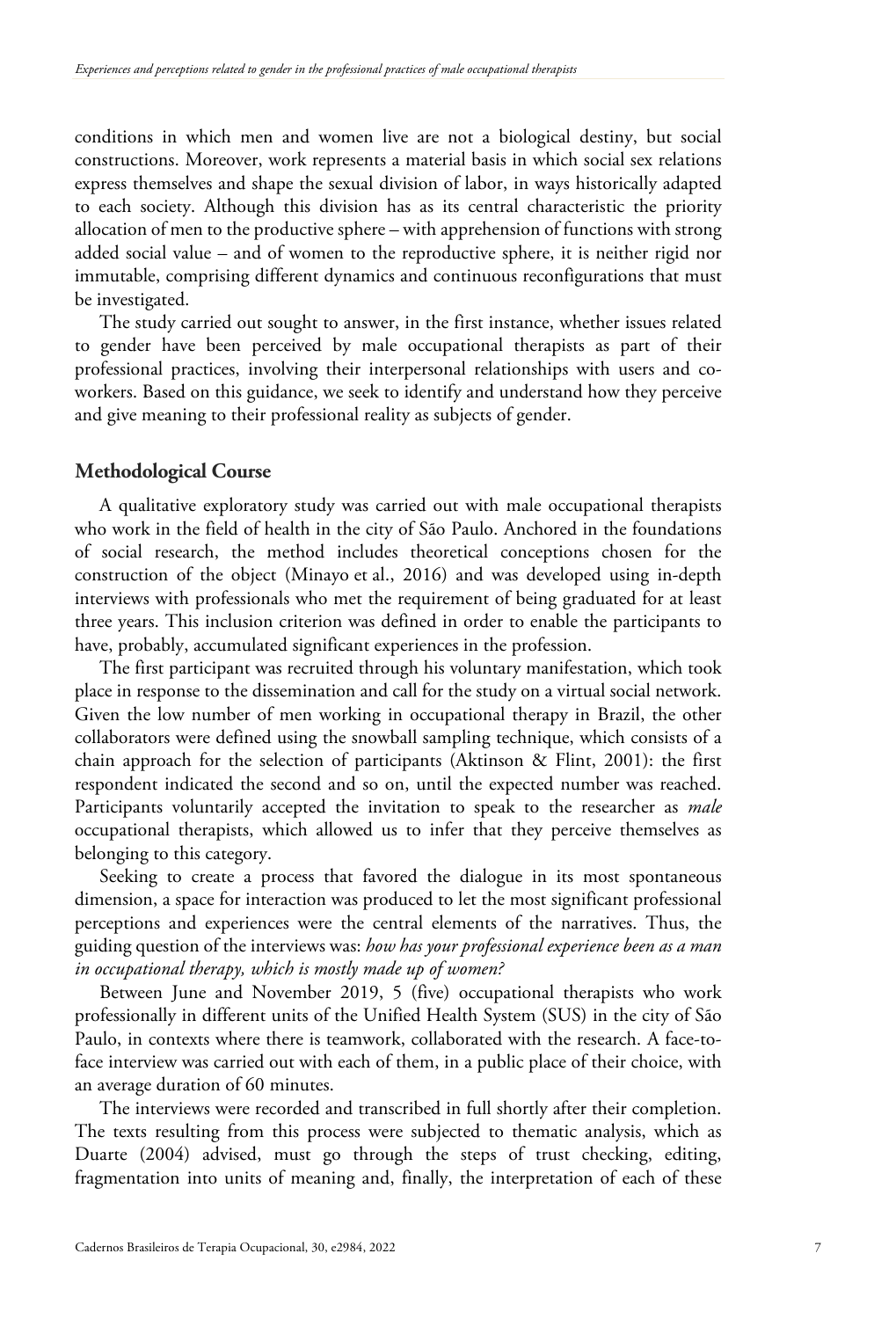units, in a way to generate a regrouping into analysis categories (or thematic axes, as the author mentions). In the study developed, the analysis categories were not previously defined, having emerged at the time of analysis, in dialogue with the proposed objectives.

Finally, the empirical material was interpreted considering the referenced literature, which allows for the analysis of gender relations and their resonances in the world of labor.

The research project was assessed and approved by the Research Ethics Committee of the Faculty of Medicine of the University of São Paulo, under opinion nº 3.731.614 in June 2019. The rights of the participants were protected by providing all relevant information about the study, including its risks and benefits, as well as compliance with the regulations that regulate research with human beings. Anonymity was preserved using fictitious names in the releases of study results.

## **Results and Discussion**

Most of the participants worked, at the time of the research, in the field of mental health and had already had professional experiences in more than one care unit, as shown in Table 1.

| Participant | Age | Years graduated | Professional experience by type of<br>service provider unit  |
|-------------|-----|-----------------|--------------------------------------------------------------|
| Caio        | 33  | 10 years        | CAPS IJ, SRT* and IES*                                       |
| Daniel      | 29  | $6,5$ years     | Physical rehabilitation clinic in an<br>outpatient hospital* |
| Lucas       | 28  | 3,5 years       | CR, CAPS AD <sup>*</sup> and Adult CAPS                      |
| Mateus      | 26  | 3,5 years       | $CAPS AD*$                                                   |
| Roberto     | 31  | 7 years         | UBS, Secondary hospital* and'                                |
|             |     |                 | $SAE - DST/AIDS^*$                                           |

**Table 1.** General data of the colaborators.

\*Current workplaces. Source: own elaboration.

The participants reported working or having worked in the following units: Psychosocial Care Center (CAPS) – in care for users of alcohol and other drugs (CAPS AD), in care for adults (adult CAPS) and care for children and youth (CAPS IJ) -, Rehabilitation Center (CR), Basic Health Unit (UBS), Secondary Hospital, Physical rehabilitation clinic in and outpatient hospital, Therapeutic Residential Service (SRT) and Specialized Care Service in Sexually Transmitted Diseases and Syndrome of Acquired Immunodeficiency (SAE – DST/AIDS). In addition to exercising care, one of the respondents also worked as a professor in an undergraduate course in occupational therapy.

The time of entry into the labor market ranged in the group of respondents between 3 and a half and 10 years. Four of the five employees have graduated from public educational institutions and all are relatively young, with an average age of 29.4 years.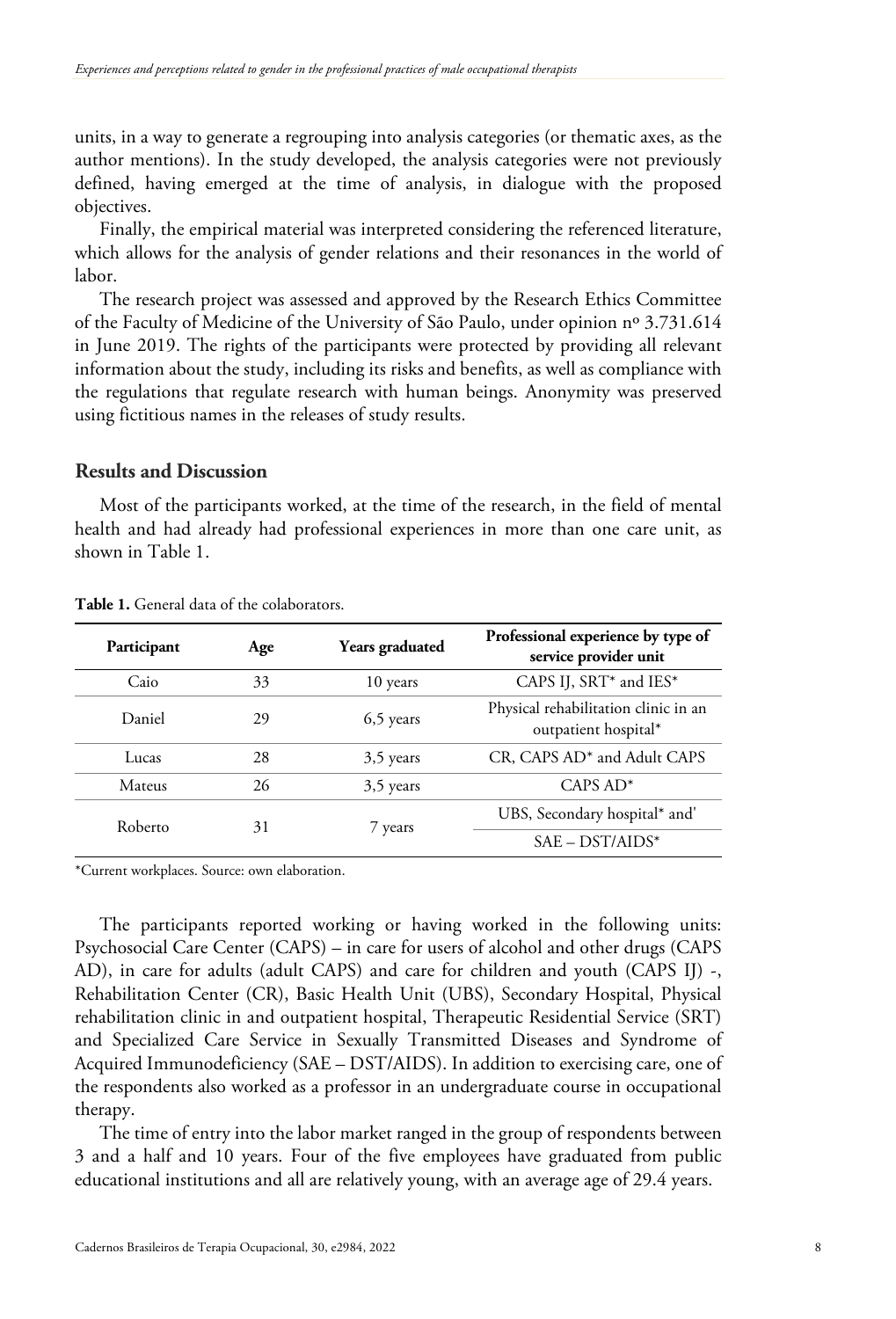# **Gender relations in occupational therapy practices: undisguised inequalities between professionals**

All participants considered experiencing on different occasions, and in different ways, what they consider to be gender privileges in the exercise of their profession. In relation to entering the labor market, preference has been explicit in selection processes, as reported by Lucas.

> *I am remembering now, too, that there were two situations where I was called to work* [...] *And I didn't go to either of these two. But there was the speech: it will be great to have a man on the team! So, without me doing anything*, [for] *pure privilege, because I am a man, it would have been good to work there*.

Roberto also had the same perception in situations that he experienced when looking for a job opening. "*Wow! A male OT*", he said he had heard. "*People want that, they almost offer it to you. They give you other things, other privileges...*", he said. The "People" he mentions are managers or other workers responsible for selecting candidates for the position.

Unequal access to more prestigious activities was also identified by respondents as an example of men's advantages in occupational therapy and in the health area in general. With regard to the occupation of more socially valued positions or posts, Caio comments that he has noticed many men "[...] *in places that are places of power, in coordination, direction...*". And that he has also observed several male occupational therapists performing professional activities in higher education, which seems to him to be an expression of gender inequalities, since this insertion would not correspond to the proportionality between men and women in the profession.

These perceptions seem to express what Hirata & Kergoat (2007) indicated as the organizing principles of the sexual division of labor arising from social relations between the sexes: the separation principle and the hierarchical principle. The first refers to the fact that there are jobs considered for men and others for women. The second concerns the fact that men's work is socially interpreted as having greater "value". Thus, we see that, despite "care" having been naturalized as female work - thus categorized by the principle of separation -, the work of men in professional fields that encompasses it, such as occupational therapy, gives them greater prestige and recognition by the team when compared to female colleagues, a phenomenon governed by the hierarchical principle. Roberto says: "[...] *I was more listened to when compared to female OTs* [occupational therapists] *or* [...] *with other professionals who were women. I have always felt that they actually listened to me more*."

Still confirming the inequalities, some respondents note that there are positive characteristics unduly attributed to them, in a clear demonstration of an overvaluation of their professional capacity, their opinions and their authority. "*I had a female colleague and I felt that a lot of things came back more to me. And* [...] *for no other reason than the fact that I was a man*", says Roberto.

Roberto details situations in which he noticed that he was perceived as having superior qualities in relation to women, due to the sole fact that he was a man: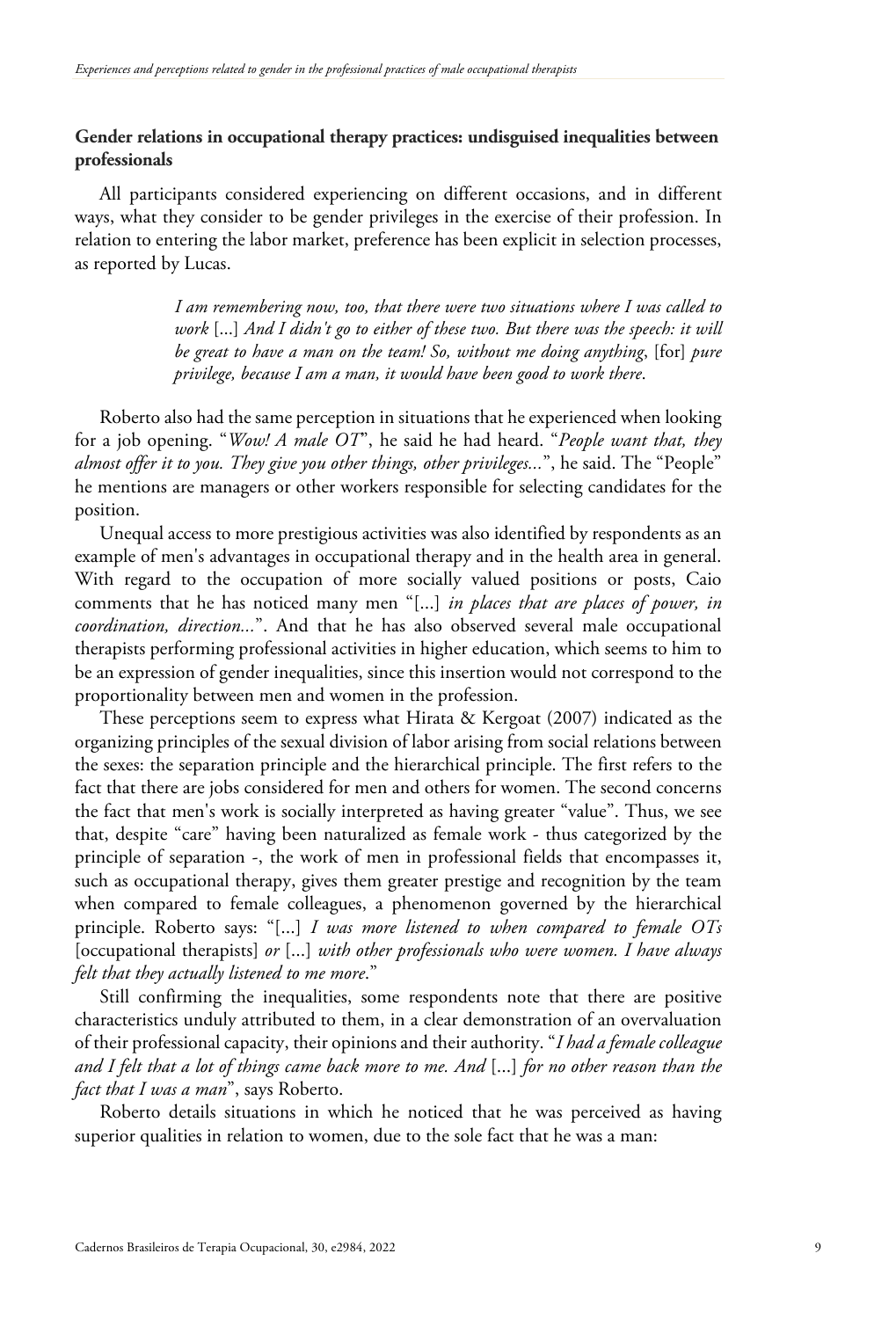[...] *I work with a woman, her in the morning shift and I in the afternoon shift. Then they often come to me for some things so I am more of a* [professional] *reference than she is, and to me, she knows a lot more than I do* [about that topic].

It also reflects on the consequences that result from attributing more value to their professional opinions just for being a man, and not for other factors related to their qualifications. He states that he feels more listened to by colleagues "[...] *compared to female occupational therapists or* [...] *with other female professionals"*, which ends up bringing him professional recognition that he did not dedicate himself to obtaining: "*I became a kind of reference without intention*".

The respondents' perceptions also led us to the relationships between the world of work and other markers, in addition to gender - such as sexual orientation and race - in support of what Biroli (2016) states: the hierarchy of relationships between men and women is founded not only in gender, but also in the race and class variables, through an interdependent relationship that configures the dynamics of inequality. For the author, it is necessary to understand and face the gender patterns produced at work through the intersection between these three variables (Biroli, 2016). Some responents, declaring themselves homosexuals, stated that, even not expressing themselves according to the heteronormative behavior pattern, they are privileged in relation to women at work. "[...] *Even so, the fact that you are a man puts you in another place*", says Caio, suggesting that he recognizes the existence of different masculinities in the context of health work, the hierarchy that organizes them and the privileged position that men occupy in relation to women.

For part of the respondents, privileges are the result of the patriarchal structure of Brazilian society, which puts the male at the forefront in public sphere relations. And these are, in various ways, reproduced in health services. Several of them critically mentioned male chauvinism as an organic component of interprofessional relationships, considering its strong influence in the field of differences between men and women in occupational therapy. Caio even mentions that reflection on this scenario has led him to develop attitudes that are more attentive:

> [...] *I stay in this exercise of coming and going all the time, because I know that* [...] *this male figure puts me* [...] *automatically a few steps ahead of a woman.* [...] *If it is a black woman, I am millions* [of steps] *in front of her.* [...] *So, I keep discussing this with myself all the time, you know? The way I present myself..., the way I speak..., in what ways do we try to think about this issue of gender equality..., how we can put it into practice...*

The occupational therapists' narrative about their privileges leads us to observe similarities between the perceptions and characteristics of our respondents in relation to the group of men participating in the study by Bento (2015), to which the author attributed the expression of a "critical masculinity". In this well-defined group, composed of relatively intellectualized and psychologized middle-class men, the author identified a segment that critically reflects on the modes of primary socialization of men and denies, or even repulses, those who performatize the traditional model of masculinity, reinforcing the phenomenon of social coexistence of multiple masculinities.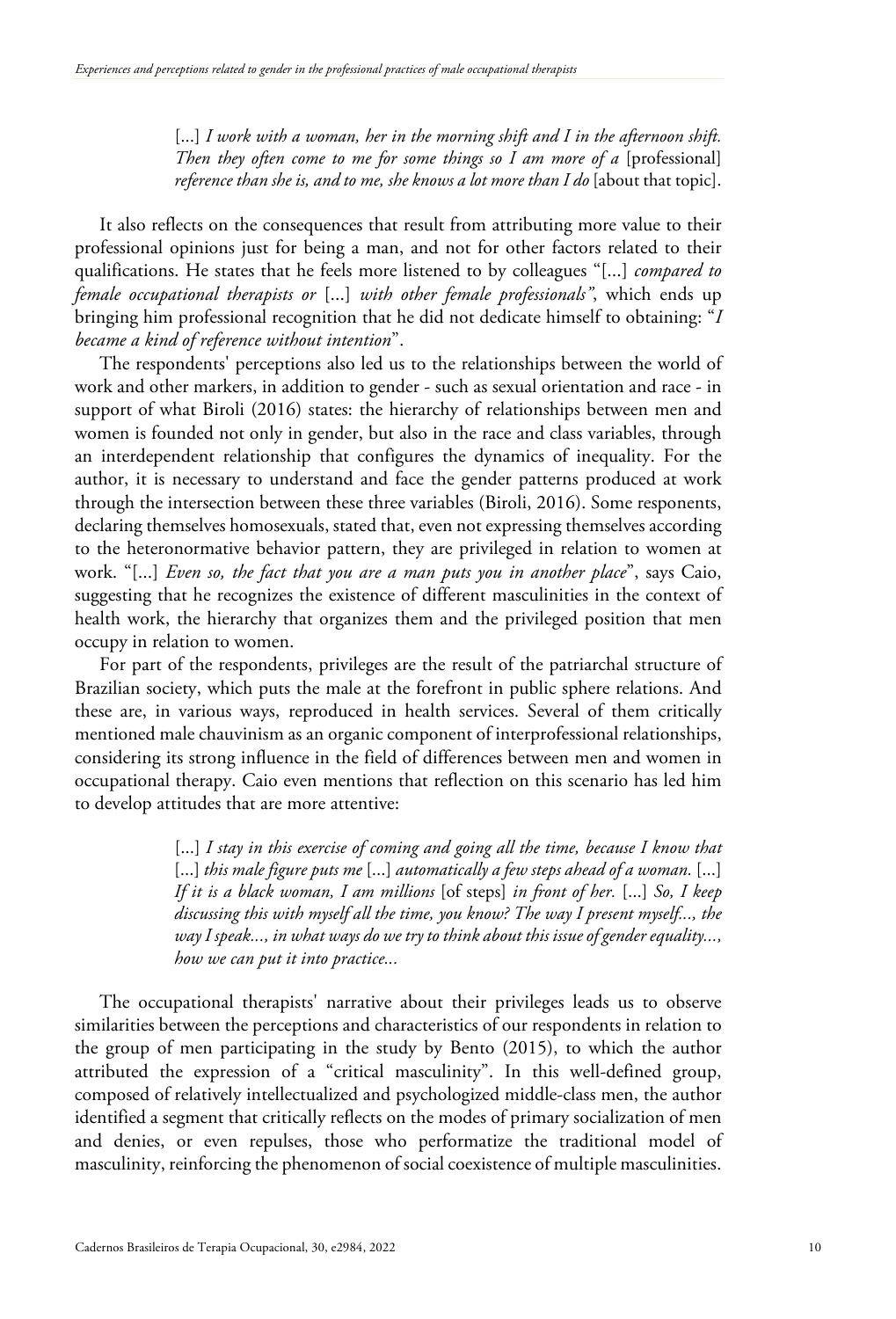## **Men that are occupational therapists in their relationship with service users**

There are differences in professional performance among occupational therapists, according to some respondents. This statement, however, was brought up to emphasize that the observed differences could not be explained by supposed natural characteristics, but rather by previous professional experiences. From this perspective, skills previously learned and exercised, even if in a different specialty area than those in which they currently work, would be transposed and updated as important references for technicalprofessional reasoning, leading to important differences among occupational therapy professionals. Thus, for Roberto, "[...] *since she* [occupational therapist from the same unit] *has more experience in rehabilitation, and I have a little experience in mental health and primary care, this influences our view a lot*". In the above example, Roberto highlights an identification criterion that is widely recognized and adopted in the profession. The so-called "areas of action" are references constituted not only by epistemic and methodological contours, but also by symbolic components that act in the dynamics of relationships between professionals.

In this same line of argument, these participants valued biographies as agents for the construction of particularities in the relationship with service users, as Caio expresses: "[...] *there is a difference much more due to my life story, to the experiences that I went through, the place I occupied throughout the process*". And, from this perspective, Daniel also states that "[...] *we* [occupational therapists] *follow the same philosophy,* [...] *but we are different people*".

Although the meaning sought by the respondents in these statements seems to be the reiteration of the refusal to associate professional characteristics and qualifications with factors that precede social life, it is up to us to look at what is left out of this interpretation, as they do not pay attention to the daily and incessant construction of the gender identity, which happens in a tenuous way in time, composing the life stories and the common cultural reality. According to Butler & Lourties (1998), the foundation of gender identity is the stylized repetition of performative acts that involve bodily gestures, postures, speeches and enactments that are molded in power relations that reinforce a binary gender structure and acquire effects through of its reification and naturalization. From this point of view, the uniqueness of biographies is constituted, not independent, of gender performance.

Based on this reflection, we note that some respondents combine contradictory narratives about gender performance, leading us to ask about the support that the reproduction of traditional roles - such as the identification between the male gender and games with motor emphasis - receive from knowledge that integrate the professional environment. For example, Caio refers to the importance of their presence in playful activities carried out with boys at CAPS IJ and reports that, in that space, they sought activities considered more masculine: "[...] *the games were a little more grotesque, in the sense of fighting, or something like that. And the girls chose to stay with the women there*". Here, we observe the narrative of a typical situation in which the male presence is naturally associated with a greater diversity of motor, cognitive and psychosocial experiences, and identified with part of the arguments that support the desired gender parity in the profession, defended in countries like the US and Canada. On the other hand, taking the feminist perspective, what we should be promoting is the reflection on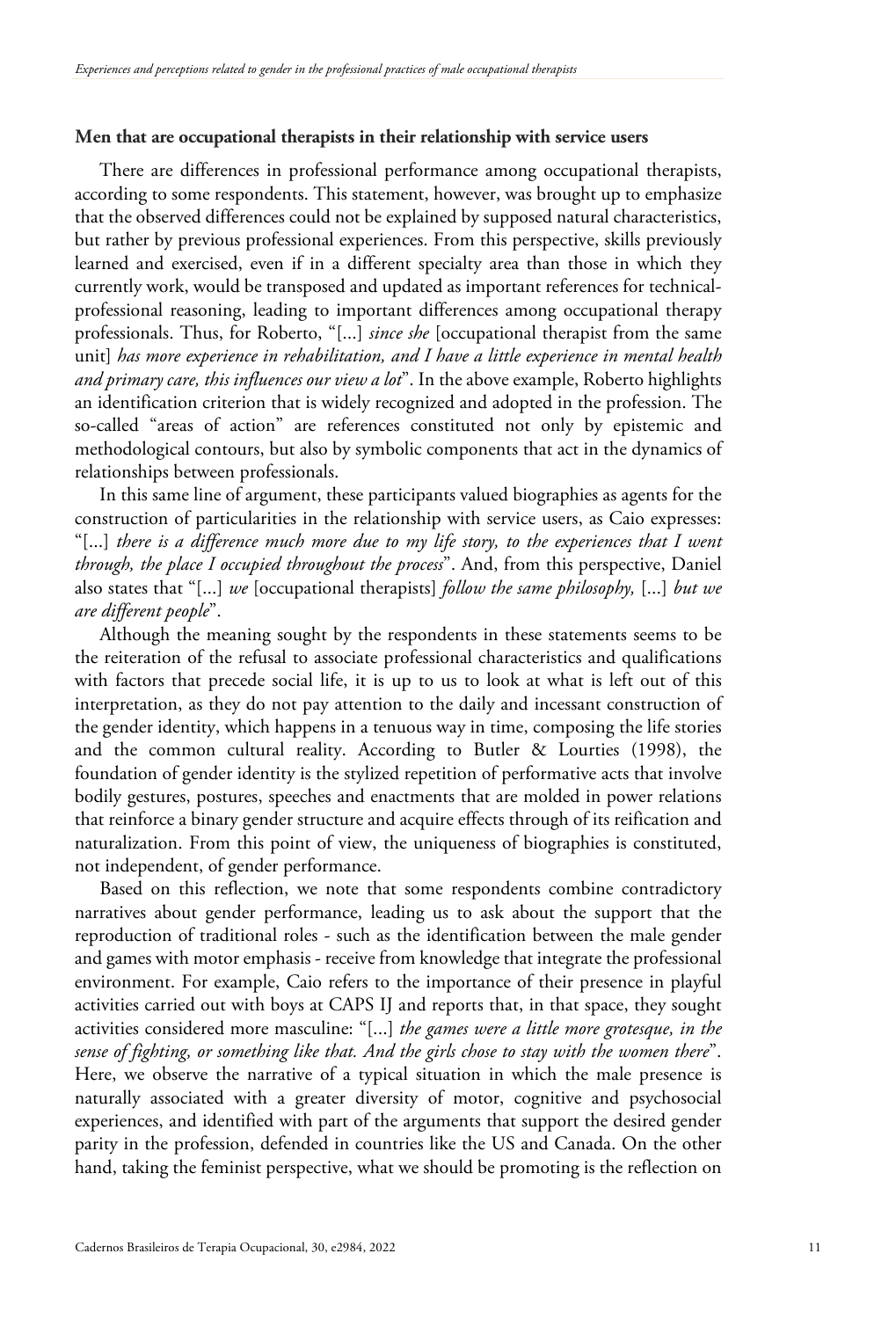how occupational therapy professionals could contribute to avoid the reproduction of universalizing gender patterns that, present in different interactions since childhood, not only limit vital experiences and naturalize elements of the order of culture, but also perpetuate gender inequalities (Scott, 1995).

Note that if, on the one hand these participants claimed not to handle professional environment based on a binary gender perspective, on the other hand they also did not clearly identify it as a space for contingent construction of femininity and masculinity. In other words, they did not observe that work, not being just a sphere of expression of gender roles, has a creative sense, that is, it also builds gender conformity.

In some interviews, we found other narratives that, equally, seemed to us to be reflections of the naturalized reproduction of notions and concepts that inform the profession with regard to the relationships between professionals and users. They state how easy it is for male occupational therapists to create bonds with users of the same gender and, consequently, to open up a potential space for handling issues directly related to the body and health, as well as to the male imagination - the which, according to these participants, could not occur in the relationship between male users and a female professional. This positive meaning regarding the place of men in the profession appears in Roberto's perception, when reporting an experience of attending a user referred to him after not having had the proper professional connection with a teammate. In the process, he says, he realized that the interaction problems between the user and the professional who preceded him reflected difficulties based on gender: "[...] *he created a bond with me and once he told me he had an issue with women... and that it was difficult for him*".

Reinforcing what he understands as an ease in the relationship between occupational therapists and male users, Lucas reflected on the relationship between different masculinities based on his experiences as a dissident from the hegemonic model. In his perception, in the case of CAPS AD users, with whom he coordinated a therapeutic group, the fact of being homosexual, or even the lack of adoption of heteronormative behavior patterns, did not interfere negatively in the production of care:

> *It was a group that only men went to and they were always there. And I feel like I was able to take great care of it* [...] *even though I am gay, even though I do not respond to all the stereotypes either, it happened*.

It would, however, be appropriate for new reflections to unfold beyond the perception that dissident masculinity does not represent an impediment in professional practice, considering the possibilities that dissident masculinities generate different representations of care relationships and establish new configurations of care bonds and care, contributing to breaking patterns. In a context in which tensions for hegemony involve complex and often invisible strategies, unveiling different ways of performing the genre can compose the analysis of resistance and subordination in the processes of inequity constitution (Grollmus, 2012).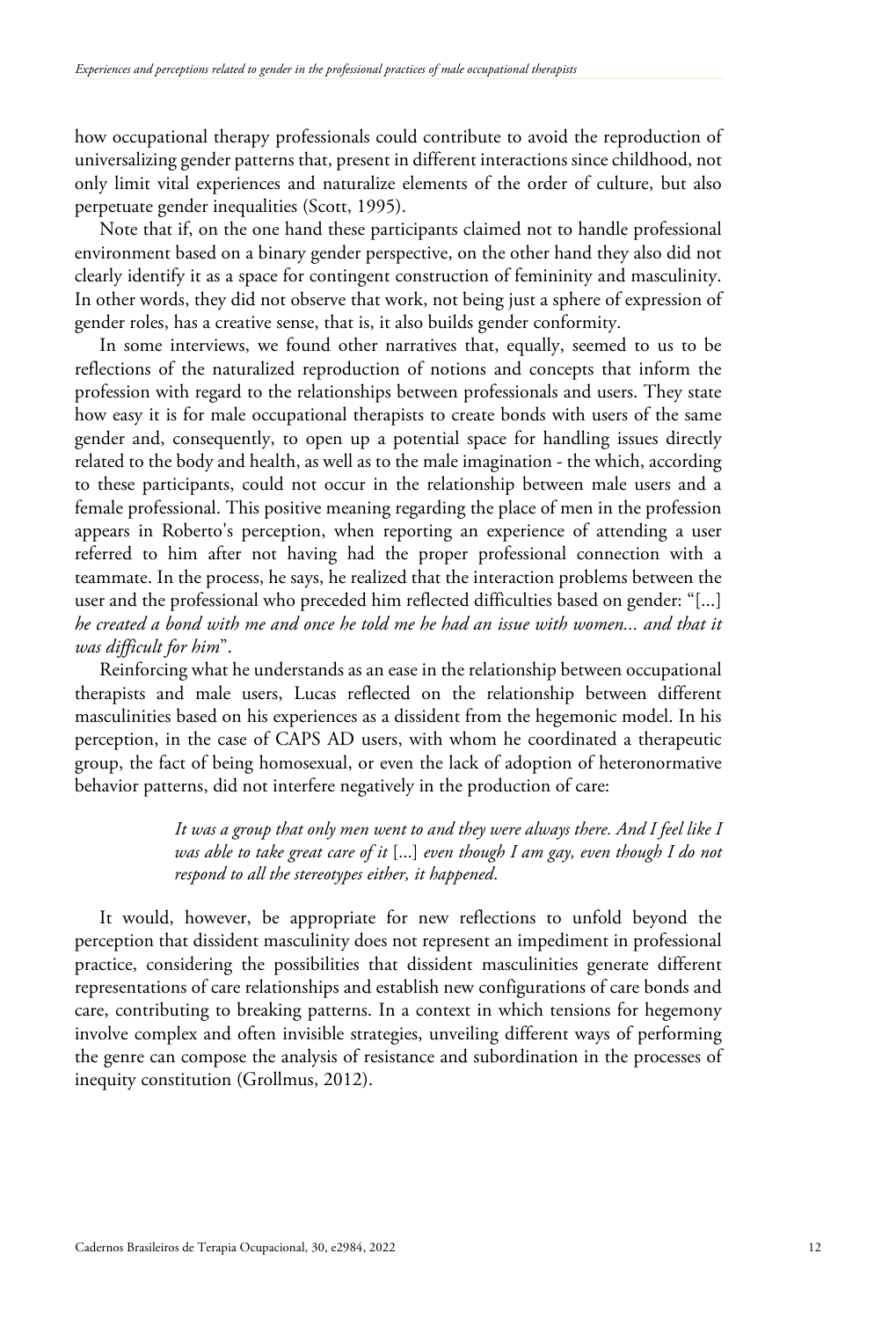## **Stereotypes of masculinity in professional practice**

In the context of mental health actions, reports of a certain preference in hiring men to form teams and develop activities that would, in theory, be more appropriate to the male nature, such as, for example, the physical restraint of users in crisis, point to the reproduction of male stereotypes (Nolasco, 1993), involving the predisposition to take initiatives, to take offensive, firm or intransigent positions. Lucas reports:

> *I see cases in which we had to contain, verbal and/or physically a user: I was always on the scene, I was always called. I think that happened because I am bigger, stronger and such, but I think there is something really symbolic, which is reproduced, like, of man being an authority.*

In the same way, Caio narrates: "*I have heard from colleagues who are managers* [...] *that they have an option to be able to make this mixture in the gender issue within mental health. So men have a slight advantage*."

The participants' perceptions refer to the fact that the professional behavior expected of men in conflict situations at work must impose respect and authority, in order to express themselves in two main ways: through the articulation of verbal discourse and/or by the presence of the body male in spaces. Addressing this phenomenon, Figueiredo & Schraiber (2011) problematized the materiality of the body as an incorporation of gender practices or even a social incarnation of gender, affirming the impossibility of ignoring the meanings that the body acquires in the social interpretation of gender and the constructions about it to establish representations and ways of living and practicing it in everyday life.

These are considerations that add to the conclusions of studies carried out in other areas. In her work in Nursing, Pereira (2008) argued that the discourse based on an alleged female nature, and that places women in the position of caregivers to act as nurses, is the same discourse based on a supposed male nature and that results in the placement professional of men in specific areas of Nursing. As can be seen, part of the construction of the male and female categories occurs through "[...] *prescriptions and judgments that account for and shape skills and preferences, with strong expression in the scope of the division of responsibilities and work*", as stated by Biroli (2016, p. 720).

Despite having been longed for in their work environments, some participants note that, in the first interprofessional contacts, it is common for colleagues from other professions to express expectations that a male professional performs functions different from those more commonly assigned to the occupational therapist in that context, as Lucas reports: "*When I arrive, it is common to be asked if I am a doctor* [...]". He also highlights episodes lived in a Rehabilitation Center, in which they considered him to be a physiotherapist – "*Because I think people had an expectation that, if I am a man, I had to be the physiotherapist in that space*". As Pereira (2008) reminds us, jobs that refer to politics and production are associated with males, while females are associated with functions linked to the domestic universe and subordinate positions to men, accentuating the existing dichotomy in the world of work and perpetuating the stereotyped delimitations around female and male professional activities. Thus, it is worth questioning how the men who work in professions constructed as feminine, such as occupational therapy, have been socially interpreted. Regarding your professional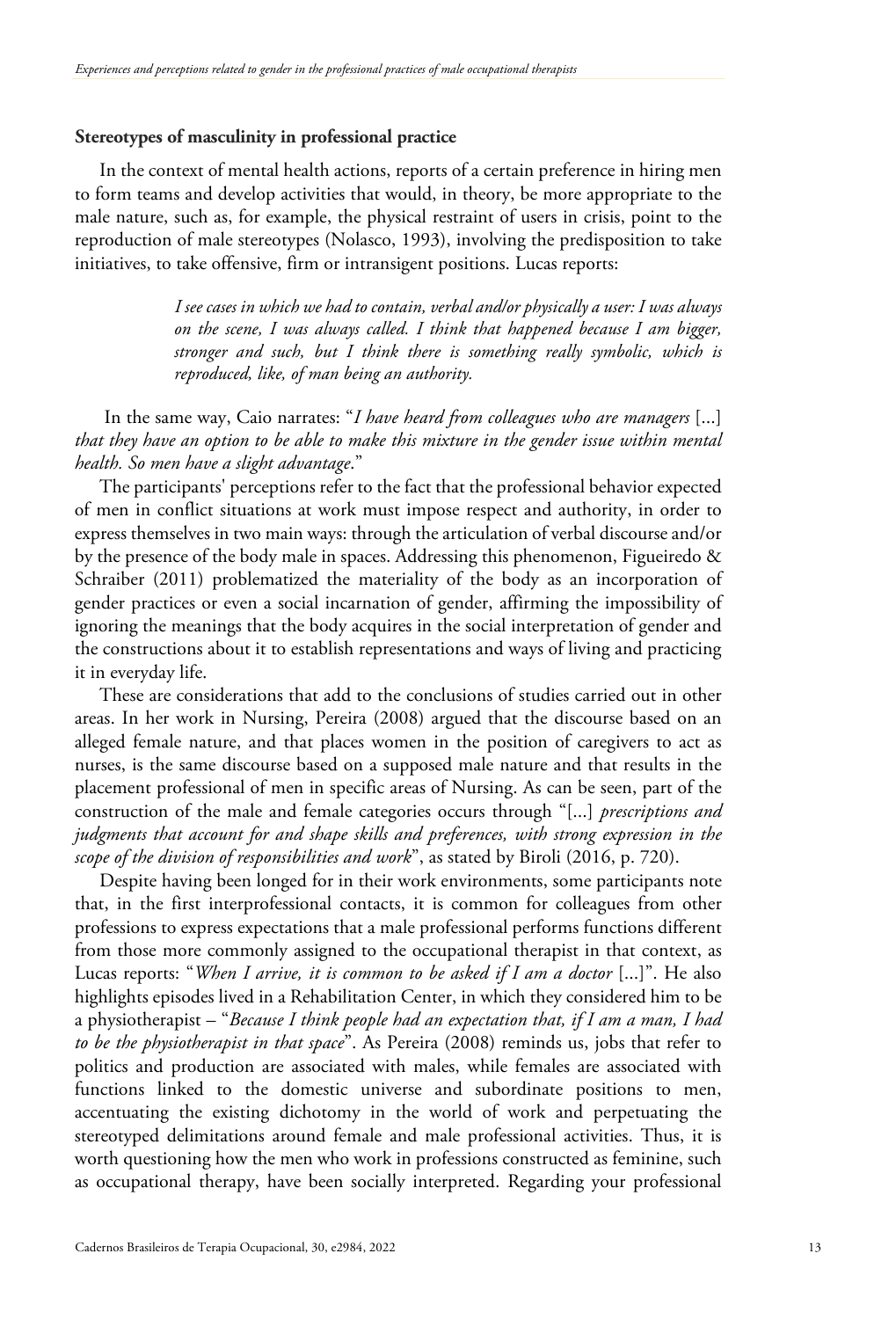status, can they be in a privileged position in relation to women and an inferior one in relation to other men? Are they being seen as subjects with conflicting relationships with the established gender norms?

These facts converge, moreover, with the reality that Beagan & Fredericks (2018) found regarding the reinforcement attitudes to heteromasculinity directed at male occupational therapists in Canada. In their studies, the authors worked with data that attested that men occupational therapists are more present than women in management positions and in entrepreneurial work and that stereotypes cross professional contexts, triggering internal gender divisions in the profession. As an example, they show that men are taken to management positions (better paid and supposedly with greater professional prestige), sometimes even unintentionally. These are promotions that predominate in practices that involve care for children or care that requires extensive physical contact with patients, such as those related to hygiene, transfers and feeding, intentionally removing men from such functions. This would happen, for Beagan & Fredericks (2018), due to the presence of stereotypes – in this case, linked to an alleged lack of control by men over their sexuality – that generate discomfort among people who receive the services and, consequently, influence the configuration of gender relations in occupational therapy. In addition, the authors identified informal processes of maintenance and reinforcement of heteromasculinity through gender segregation in the profession, noting in discussions on social media the encouragement of inclusion of men in areas such as hand therapy and less in areas that demand greater physical intimacy, such as those directly related to activities of daily living. The authors, however, conclude that men may face discomfort in a profession predominantly made up of women, but that, in the case of occupational therapy, they are not converted into structural barriers. The men ultimately benefit from professional promotions.

Involving the limits posed by gender issues, four of the five respondents stated that they perceive that being a man has a restrictive influence on the first reception of women victims of violence. Lucas says*:* "[...] *when I get to this dimension of life, I have difficulties, I need a little more tact and sometimes things do not really go deep. I don't have the same input that maybe a female colleague has*". Another respondent, Caio, mentions his experiences in recognizing these situations:

> *I think it is about us being able to look* [...] *more carefully and* [...] *sharing. To be able to say* [...]*: look, I think it is a little difficult here; is it okay for you to continue? If the person says no,* [I say]*: ok, then we stop here. I call another colleague to* [...] *continue, on another day*.

In other circumstances, it is women who set this limit, refusing to receive care from male professionals, as Mateus reports: "*This has already happened to me: look, there are issues in my life history, events in my life with the male gender which I cannot* [deal with you]".

In these narratives, we find the body intrinsically related to men's discomfort in welcoming women victims of violence, dialoguing with the difficulties mentioned by Schraiber & D'Oliveira (2008). The authors showed that, because they perceive themselves as perpetrators of violence, even in the symbolic dimension, male professionals can occupy embarrassing social places, compromising care practice.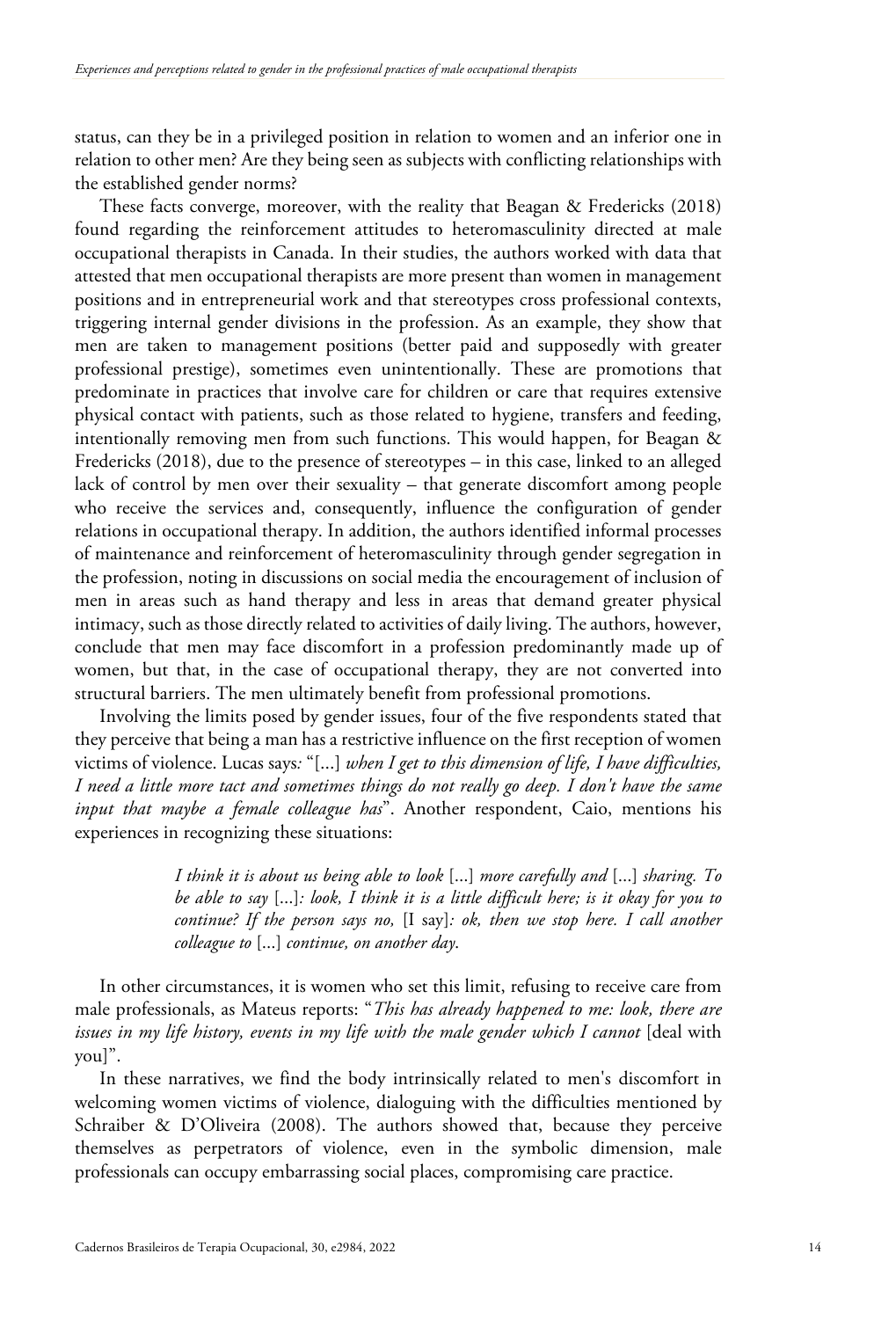# **Final Considerations**

Gender-related issues cross different interactions between occupational therapists, between them and other workers and also their relationships with service users. These issues, which accompanied and marked the experiences of the occupational therapists with whom we dialogued in our study, are perceived as part of the inequalities that integrate social relations between genders in society in general and, to a large extent, are transposed as privileges for professional spaces of the category. In the perception of these occupational therapists - who work in health care units and in the country's largest metropolis -, inequalities between gender are linked to situations of injustice and male domination in the world of work, which suggests that there is between them a high level of awareness of the implications of gender in interprofessional relationships – which does not happen with the same clarity when the focus is placed on relationships with users.

Given the results and discussions allowed by the study, it is worth thinking that several other aspects, which were not addressed, may be present in the composition of a more complex picture of gender issues in occupational therapy in Brazil. We recall, in particular, that the study carried out focused on the experience and perception of male occupational therapists, not covering what also seems to be an urgent task: listening to women about gender issues at work.

Furthermore, we know that the hierarchical principle of the sexual division of labor creates important wage inequalities between male and female professionals who perform the same functions (Hirata & Kergoat, 2007). More recently, Silva (2020) observed that, despite the professions in the biological, health and related sciences being predominantly exercised by women, they receive, on average, remuneration equivalent to 60% of the salary of male professionals in the same area. While, in Canada, this salary difference between occupational therapy professionals has been regularly identified with the average salary of women occupational therapists being 79.5% of the salaries received on average by men in 2015, according to Beagan & Fredericks (2018) -, in Brazil, we still do not have these data to integrate into the discussion.

Finally, it is worth stating that, although the foray into feminist studies throughout the development of the research was only introductory, this was the essential condition for us to be able to adopt a perspective from which the presence of men in the profession was understood within the scope of relationships effectively experienced between genders in the professional universe.

## **References**

- Aktinson, R., & Flint, J. (2001). Accessing hidden and hard-to-reach populations: snowball research strategies. *Social Research Update*, *33*(1), 1-4.
- Arilha, M., Ridenti, S. G. U., & Medrado, B. (1998). *Homens e masculinidades: outras palavras.* São Paulo: Ecos Editora 34.
- Beagan, B. L., & Fredericks, E. (2018). What about the men? Gender parity in occupational therapy. *Canadian Journal of Occupational Therapy*, *85*(2), 137-145. [PMid:29490480.](https://www.ncbi.nlm.nih.gov/entrez/query.fcgi?cmd=Retrieve&db=PubMed&list_uids=29490480&dopt=Abstract) [http://dx.doi.org/10.1177/0008417417728524.](https://doi.org/10.1177/0008417417728524)

Bento, B. (2015). *Homem não tece a dor: queixas e perplexidades masculinas.* Natal: UFRN.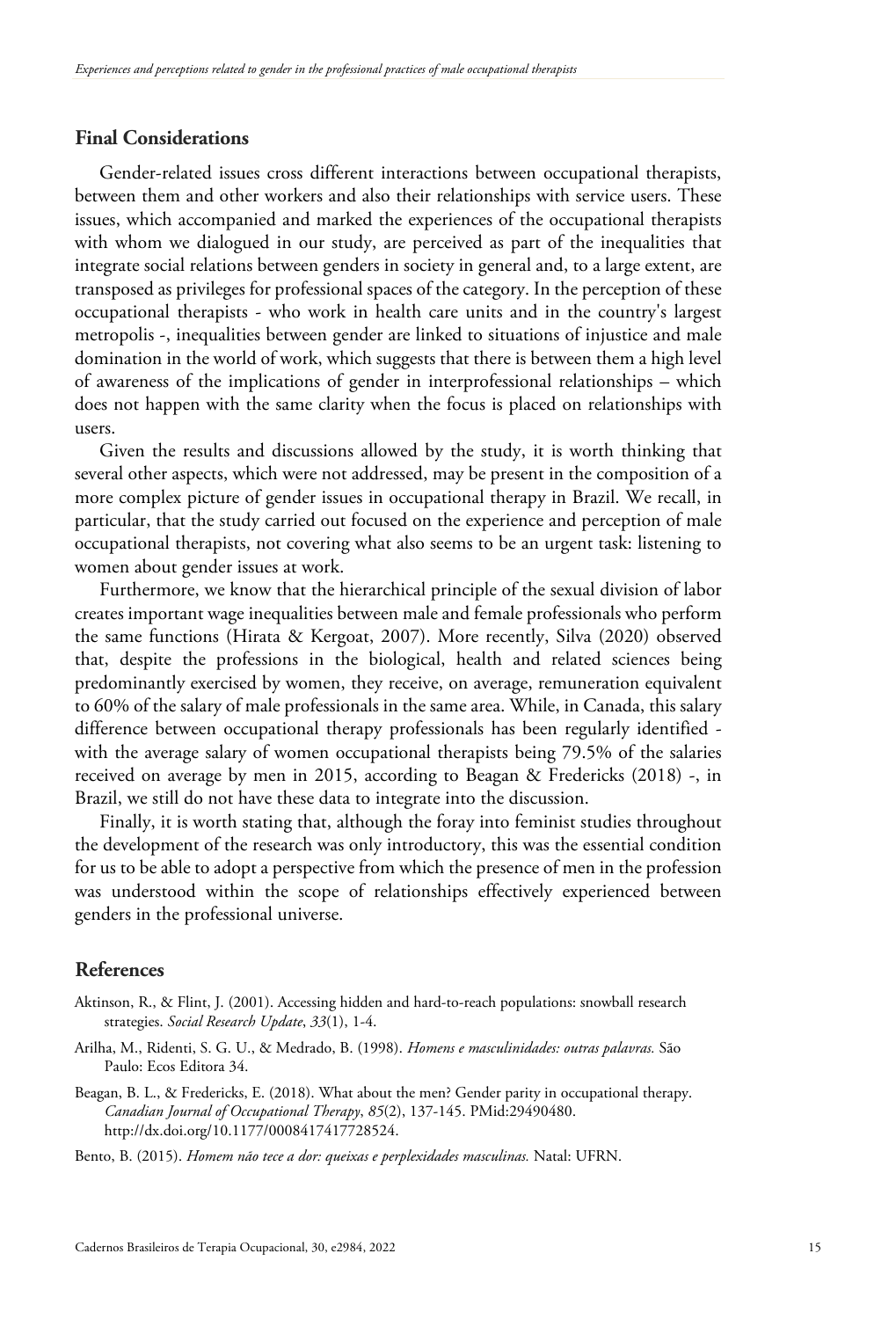- Birioukova, A., So, K., & Barker, D. (2012). The male occupational therapist: demographics, issues and recommendations. *Occupational Therapy Now*, *14*(1), 18-20.
- Biroli, F. (2016). Divisão sexual do trabalho e democracia. *Dados - Revista de Ciências Sociais*, *59*(3), 719- 754. http://dx.doi.org/10.1590/00115258201690.
- Butler, J., & Lourties, M. (1998). Actos performativos y constitución del género: un ensayo sobre fenomenología y teoría feminista. *Debate Feminista*, *18*, 296-314. [http://dx.doi.org/10.22201/cieg.2594066xe.1998.18.526.](https://doi.org/10.22201/cieg.2594066xe.1998.18.526)
- Connell, R. W. (1995). Políticas de masculinidade. *Educação e Realidade*, *20*(2), 241-282.
- Connell, R. W., & Messerschmidt, J. W. (2013). Masculinidade hegemônica: repensando o conceito. *Revista Estudos Feministas*, *21*(1), 241-282. [http://dx.doi.org/10.1590/S0104-026X2013000100014.](https://doi.org/10.1590/S0104-026X2013000100014)
- Conselho Regional de Fisioterapia e Terapia Ocupacional CREFITO 3. (2021). *Pesquisa de inscritos.* Recuperado em 17 de fevereiro de 2021, de http://www.crefito3.org.br/dsn/app\_site/est\_prof.asp
- Duarte, R. (2004). Entrevistas em pesquisas qualitativas. *Educar em Revista*, (24), 213-225. [http://dx.doi.org/10.1590/0104-4060.357.](https://doi.org/10.1590/0104-4060.357)
- Figueiredo, M. O., Zambulim, M. C., Emmel, M. L. G., Fornereto, A. P. N., Lourenço, G. F., Joaquim, R. H. V. T., & Barba, P. D. (2018). Terapia ocupacional: uma profissão relacionada ao feminino. *História, Ciência & Saúde - Manguinhos*, *25*(1), 115-126. [PMid:29694522.](https://www.ncbi.nlm.nih.gov/entrez/query.fcgi?cmd=Retrieve&db=PubMed&list_uids=29694522&dopt=Abstract) http://dx.doi.org/10.1590/S0104-59702018000100007.
- Figueiredo, W. S., & Schraiber, L. B. (2011). Concepções de gênero de homens usuários e profissionais de saúde de serviços de atenção primária e os possíveis impactos na saúde da população masculina. *Ciência & Saúde Coletiva*, *16*(Supl. 1), 935-944[. http://dx.doi.org/10.1590/S1413-](https://doi.org/10.1590/S1413-81232011000700025) [81232011000700025.](https://doi.org/10.1590/S1413-81232011000700025)
- Gardiner, J. K. (2002). *Masculinity studies and feminist theory.* Columbia: Columbia University Press.
- Grollmus, N. S. (2012). La construcción social de la masculinidad: poder, hegemonía y violencia. *Psicología, Conocimiento y Sociedad*, *2*(2), 7-65.
- Hirata, H., & Kergoat, D. (2007). Novas configurações da divisão sexual do trabalho. *Cadernos de Pesquisa*, *37*(132), 595-609. [http://dx.doi.org/10.1590/S0100-15742007000300005.](https://doi.org/10.1590/S0100-15742007000300005)
- Lopes, R. E. (1999). *Cidadania, políticas públicas e terapia ocupacional no contexto das ações de saúde mental e saúde da pessoa portadora de deficiência no município de São Paulo* (Tese de doutorado). Universidade Estadual de Campinas, Campinas.
- Matos, I. B., Toassi, R. F. C., & Oliveira, M. C. (2013). Profissões e ocupações de saúde e o processo de feminização: tendências e implicações. *Athenea Digital*, *13*(2), 239-244. [http://dx.doi.org/10.5565/rev/athenead/v13n2.1119.](https://doi.org/10.5565/rev/athenead/v13n2.1119)
- Matos, M. (2008). Teorias de gênero ou teorias e gênero? Se e como os estudos de gênero e feministas se transformaram em um campo novo para as ciências. *Estudos Feministas*, *16*(2), 333-357. [http://dx.doi.org/10.1590/S0104-026X2008000200003.](https://doi.org/10.1590/S0104-026X2008000200003)
- Maxim, A. J. M., & Rice, M. S. (2018). Men in occupational therapy: issues, factors, and perceptions. *The American Journal of Occupational Therapy*, *72*(1), 1-8. [PMid:29280725.](https://www.ncbi.nlm.nih.gov/entrez/query.fcgi?cmd=Retrieve&db=PubMed&list_uids=29280725&dopt=Abstract) [http://dx.doi.org/10.5014/ajot.2018.025593.](https://doi.org/10.5014/ajot.2018.025593)
- Minayo, M. C. D. S., Deslandes, S. F., & Gomes, R. (2016). *Pesquisa social: teoria, método e criatividade.* Petropólis: Vozes.
- Monzeli, G. A., Morrison, R., & Lopes, R. E. (2019). Histórias da terapia ocupacional na América Latina: a primeira década de criação dos programas de formação profissional. *Cadernos Brasileiros de Terapia Ocupacional*, *27*(2), 235-250. [http://dx.doi.org/10.4322/2526-8910.ctoao1631.](https://doi.org/10.4322/2526-8910.ctoao1631)
- Nolasco, S. (1993). *O mito da Masculinidade.* Rio de Janeiro: Rocco.
- Oliveira, P. P. (1998). Discursos sobre a masculinidade. *Estudos Feministas*, *6*(1), 91-112.
- Oliveira, P. P. (2004). *A construção social da masculinidade.* Belo Horizonte: UFMG/IUPERJ.